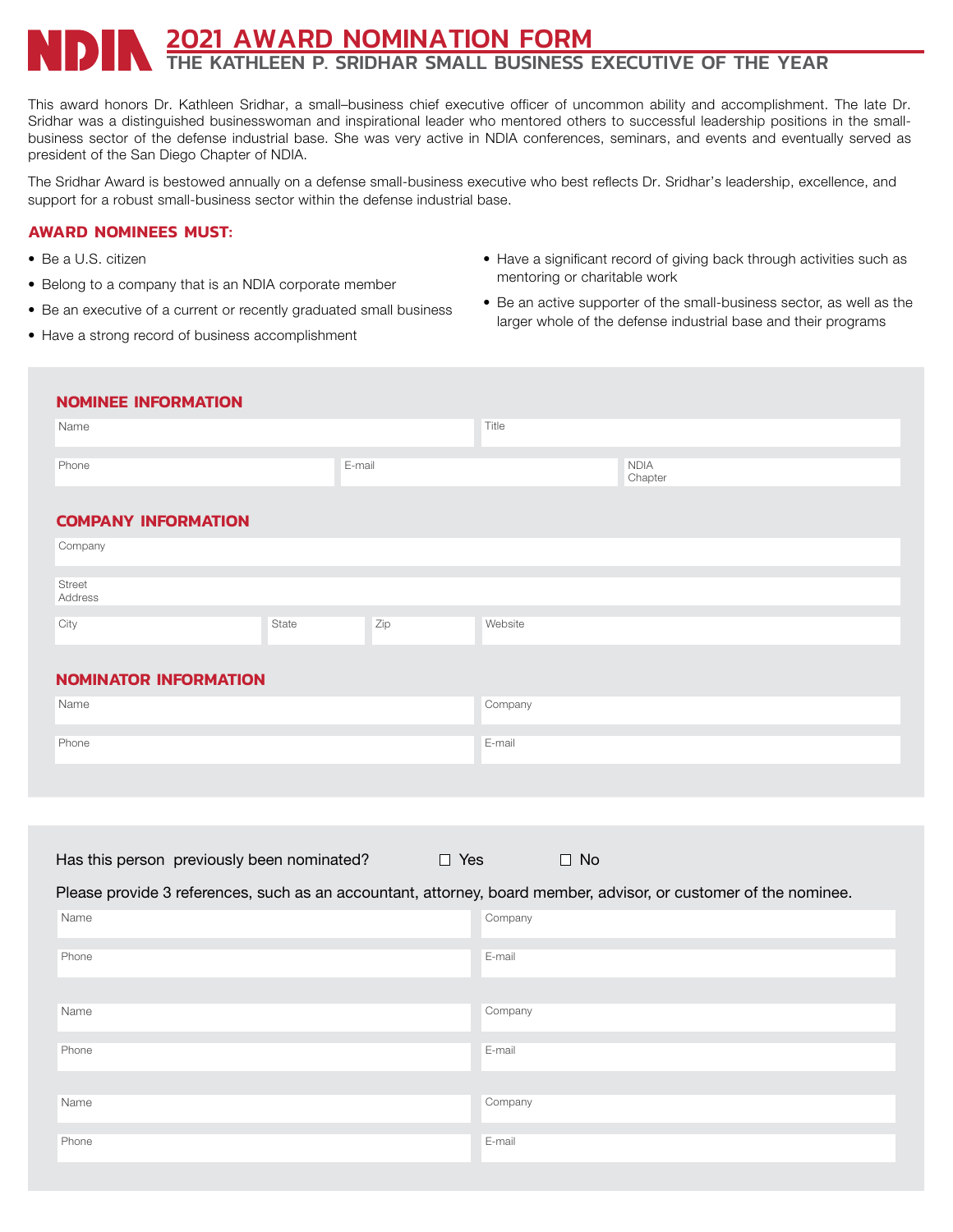What is the nominee's contribution to the small–business sector and the defense industrial base?

How is the nominee involved with NDIA on a national or chapter level?